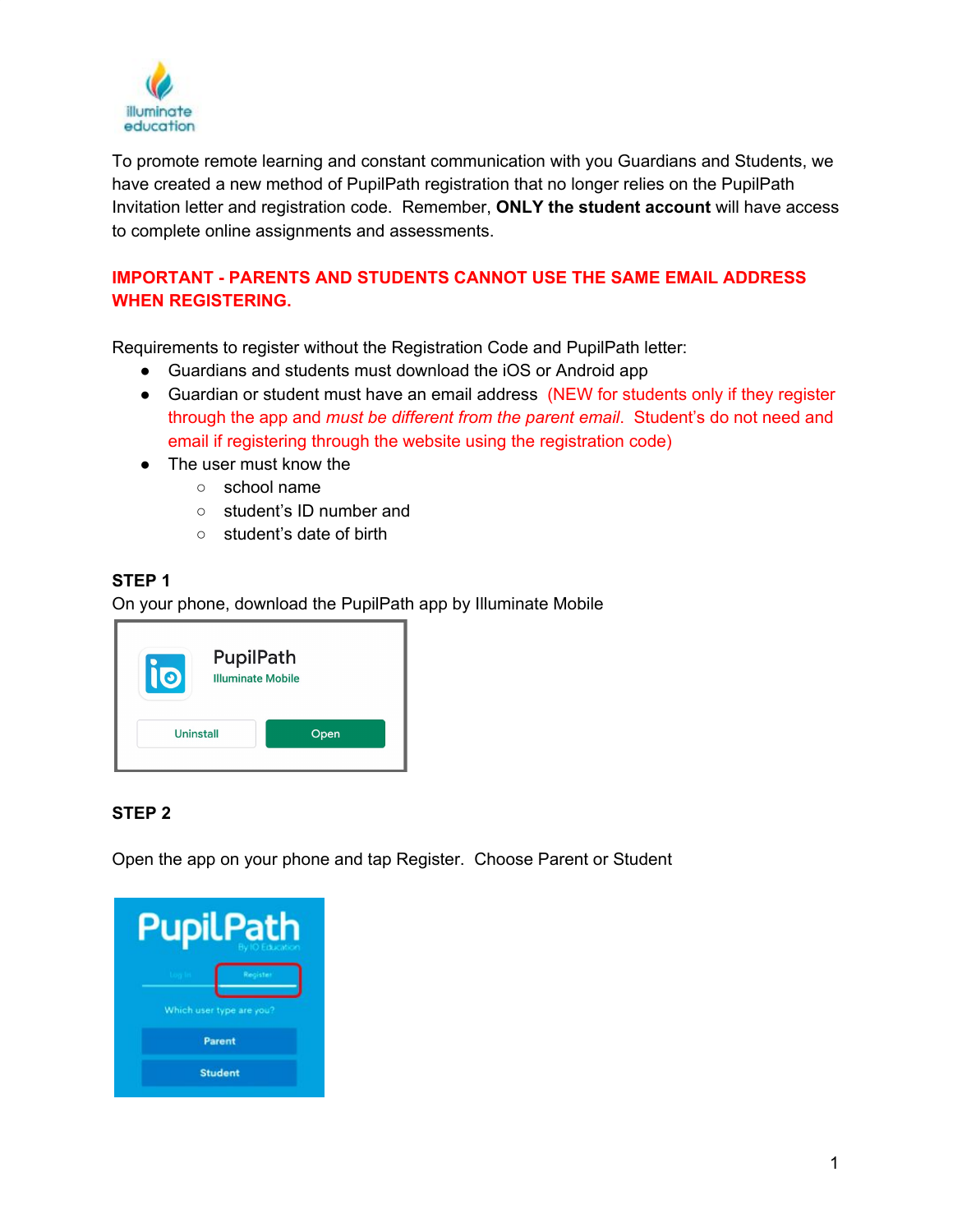

## **STEP 3**

Select the student's school, enter the student's ID number, select the student's birthday and tap Verify (parent view shown below)



#### **STEP 4**

Tap your title, enter you first name, last name and email address and click Continue

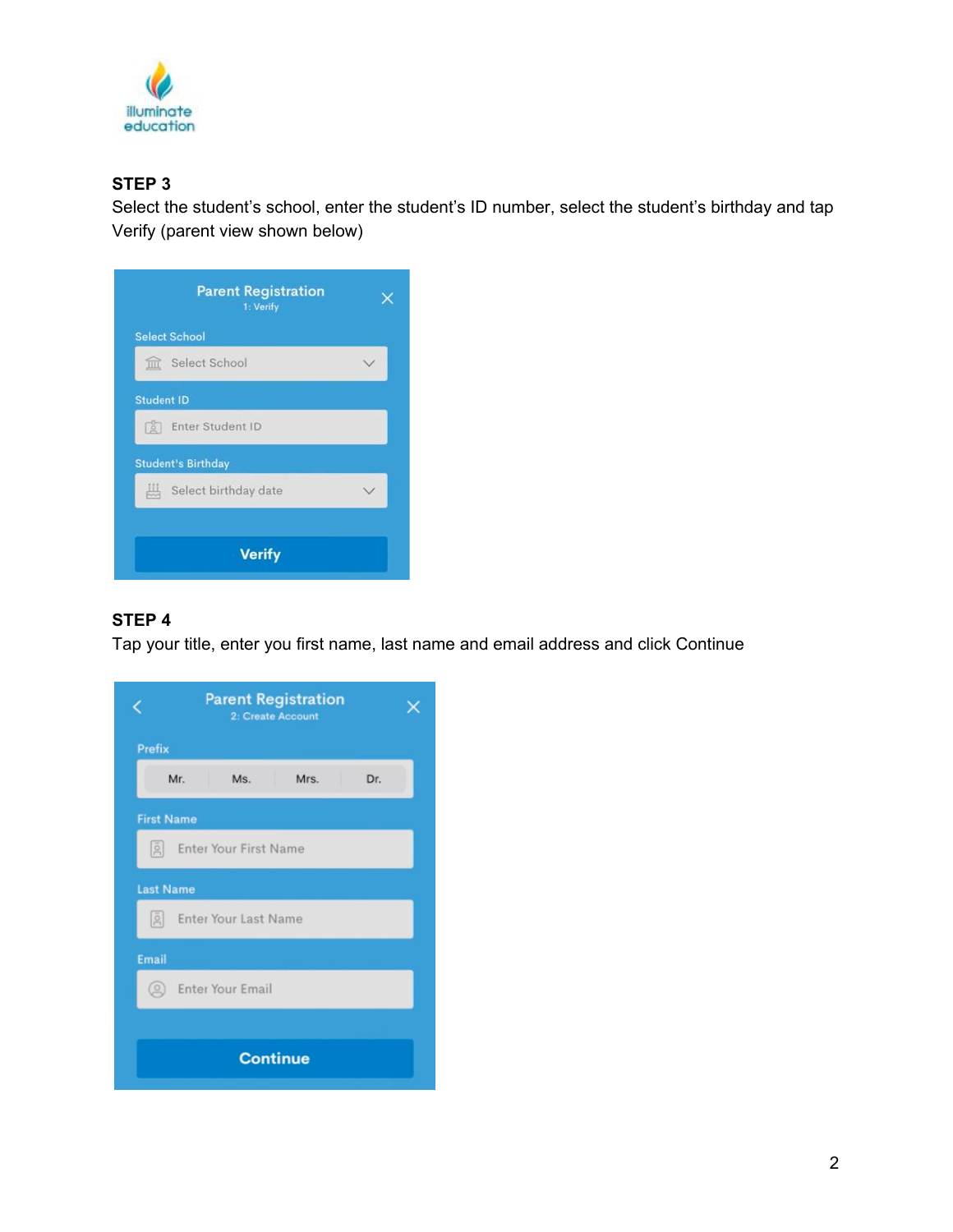

## **STEP 5**

Check your email for the PupilPath activation email from **[donotreply@casenex.com.](mailto:donotreply@casenex.com)** Click the link in the email, which will return you to the registration screen and automatically enter the activation code.